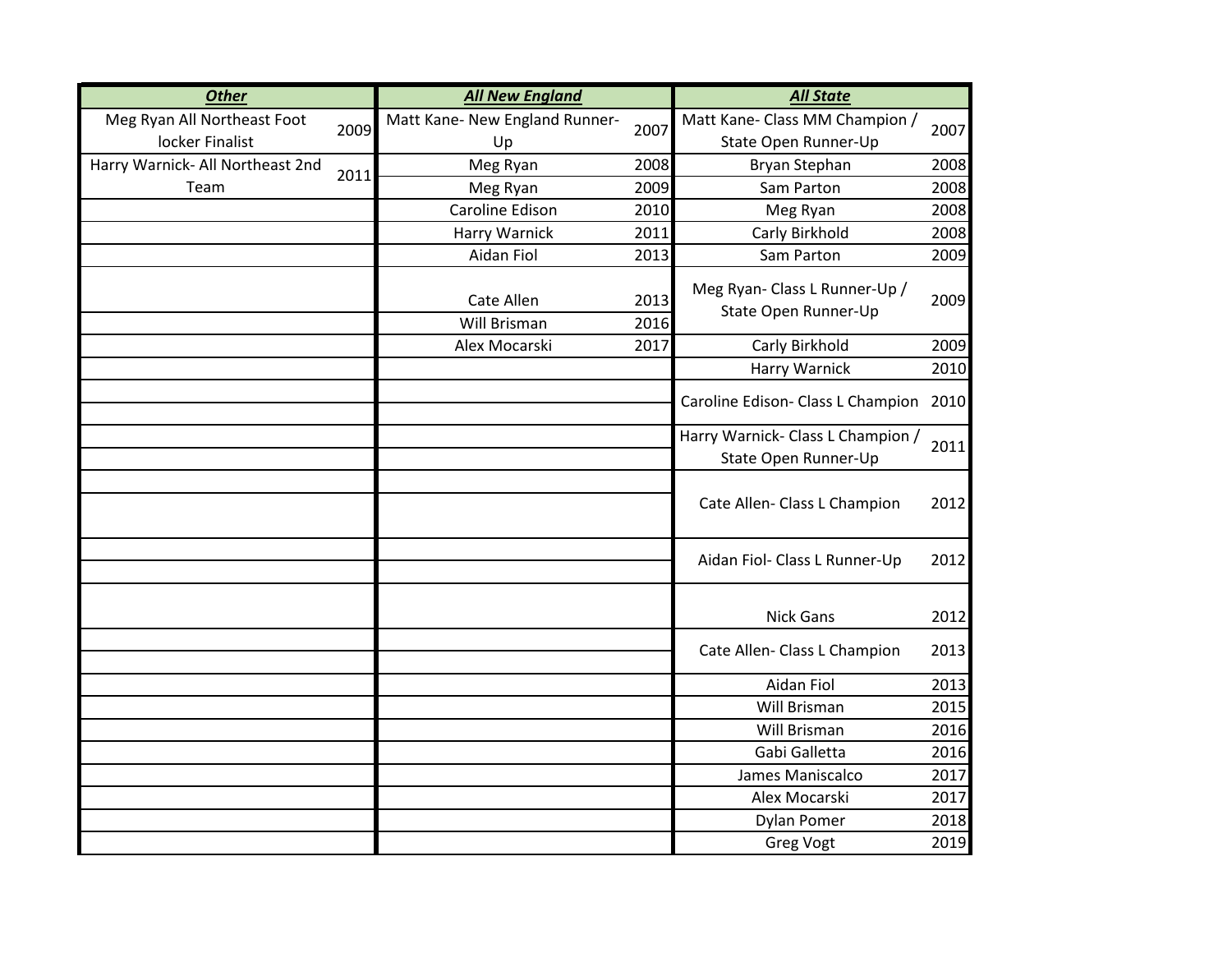Emilia Kozeracki 2020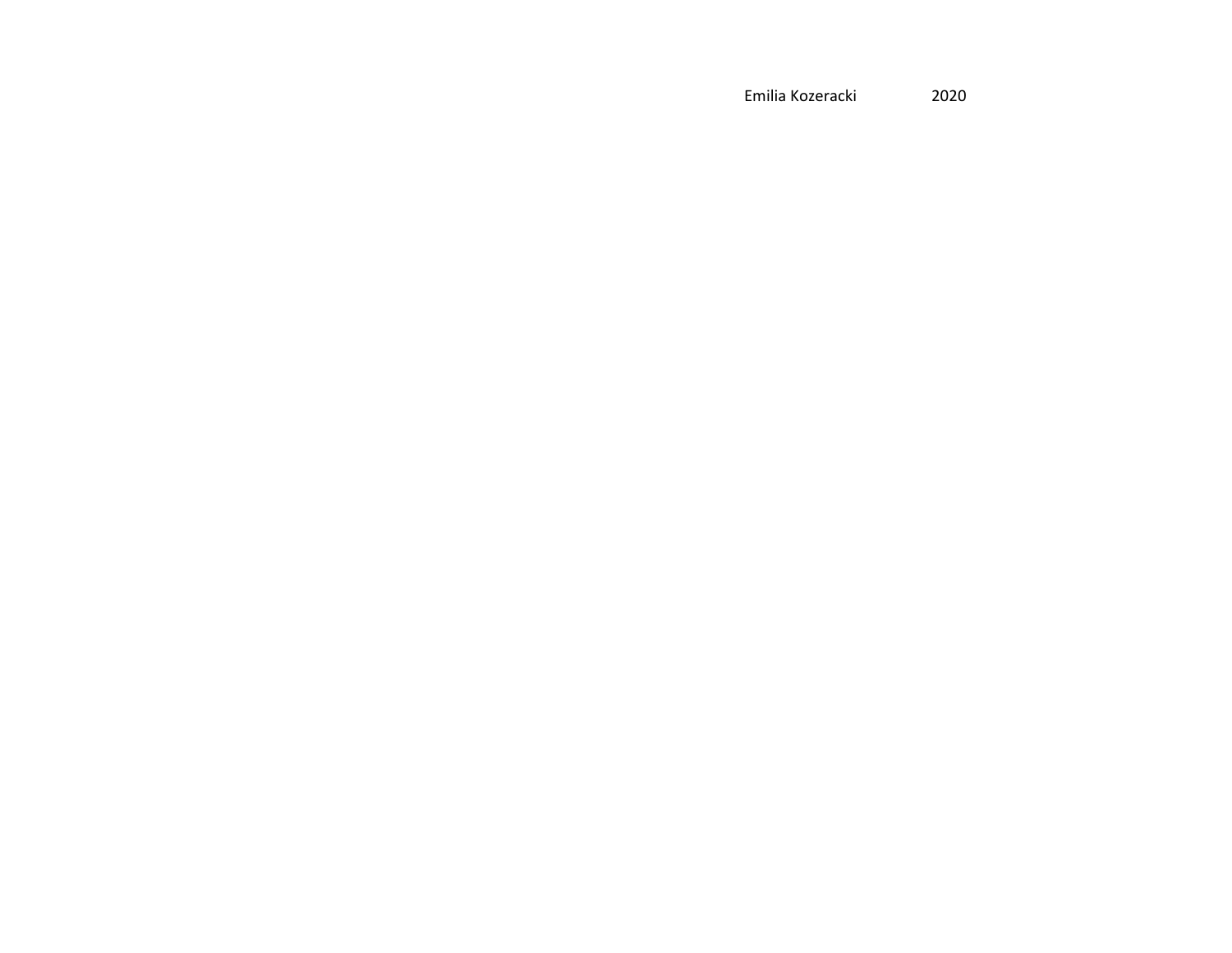| <b>All FCIAC 1st Team</b>                       |      |                                  |      | <b>All FCIAC 2nd Team</b>  | <b>All Region</b> |                       |      |
|-------------------------------------------------|------|----------------------------------|------|----------------------------|-------------------|-----------------------|------|
| Matt Kane- Conference Champion 2007             |      | Will Brisman                     | 2014 | Sam Parton                 | 2007              | Emilia Kozeracki      | 2020 |
|                                                 |      | Sarah Radziewicz                 | 2014 | Kristian Otten             | 2007              | Allie Burt            | 2020 |
| Bryan Stephan                                   | 2007 | Gabi Galletta                    | 2014 | Kim Bartlett               | 2007              | <b>Taylor Treonze</b> | 2020 |
| Bryan Stephan                                   | 2008 | Will Brisman                     | 2015 | Isabel Lynch               | 2007              | Joey Callanan         | 2020 |
| Sam Parton                                      | 2008 | <b>Charlie Kieffer</b>           | 2015 | Mike Robb                  | 2008              | Ethan Kohn            | 2020 |
| Meg Ryan- Conference Runner-Up 2008             |      | Gabi Galletta                    | 2015 | Caroline Edison            | 2009              | Zander Egervari       | 2020 |
|                                                 |      | Sarah Radziewicz                 | 2015 | Lexi Hoadley               | 2009              | Joey Gambuzza         | 2020 |
|                                                 |      | Will Brisman- Conference Runner- | 2016 |                            |                   |                       |      |
| Carly Birkhold                                  | 2008 | Up                               |      | Alex Ullman                | 2010              | <b>Elliott Schunk</b> | 2020 |
| Lexi Hoadley                                    | 2008 |                                  |      | <b>Nick Gans</b>           | 2010              |                       |      |
| Sam Parton                                      | 2009 | James Maniscalco                 | 2016 | Jackie Wall                | 2011              |                       |      |
| Mike Robb                                       | 2009 | Gabi Galletta                    | 2016 | Connor O'Day               | 2012              |                       |      |
| Meg Ryan- Conference Champion                   | 2009 | Alex Mocarski                    | 2017 | <b>Nick Gans</b>           | 2013              |                       |      |
|                                                 |      | James Maniscalco                 | 2017 | Hannah Dougherty           | 2013              |                       |      |
| Carly Birkhold                                  | 2009 | Danny Jagoe                      | 2017 | Molly Davidson             | 2013              |                       |      |
| Annie Magee                                     | 2009 | Noah Igram                       | 2017 | Amanda Kuczo               | 2013              |                       |      |
| Harry Warnick- Conference Runner-<br>Up         | 2010 | AJ Hutchens                      | 2017 | Kelly Powlishen            | 2013              |                       |      |
|                                                 |      | Dylan Pomer- Conference Runner   | 2018 |                            |                   |                       |      |
|                                                 |      | Up                               |      | Charlie Kieffer            | 2014              |                       |      |
| Caroline Edison- Conference<br>Runner-Up        | 2010 | AJ Hutchens                      | 2018 | Olivia Spinosa             | 2014              |                       |      |
|                                                 |      | <b>Greg Vogt</b>                 | 2018 | Amanda Kuczo               | 2014              |                       |      |
| Harry Warnick- Conference Runner-<br>2011<br>Up |      | AJ Hutchens- Conference Runner   | 2019 |                            |                   |                       |      |
|                                                 |      | Up                               |      | <b>Molly Davidson</b>      | 2014              |                       |      |
|                                                 |      | <b>Greg Vogt</b>                 | 2019 | Alex Mocarski              | 2015              |                       |      |
| Caroline Keough                                 | 2011 | Abby Hart                        | 2019 | <b>Jackson Stearns</b>     | 2015              |                       |      |
| <b>Jillian Tallent</b>                          | 2011 | <b>Maddy Stevener</b>            | 2021 | Danny Jagoe                | 2016              |                       |      |
| <b>Aidan Fiol</b>                               | 2012 | Allie Burt                       | 2021 | Alex Mocarski              | 2016              |                       |      |
| <b>Nick Gans</b>                                | 2012 | Joey Callanan                    | 2021 | <b>Isabelle Radziewicz</b> | 2016              |                       |      |
| Cate Allen-Conference Champion 2012             |      |                                  |      | Abby Hart                  | 2017              |                       |      |
|                                                 |      |                                  |      | Jeremy Garskof             | 2018              |                       |      |
| Caroline Keough                                 | 2012 |                                  |      | Tara McVeigh               | 2018              |                       |      |
| Aidan Fiol                                      | 2013 |                                  |      | Parker Broderick           | 2021              |                       |      |
| Cate Allen                                      | 2013 |                                  |      | James Cunningham           | 2021              |                       |      |